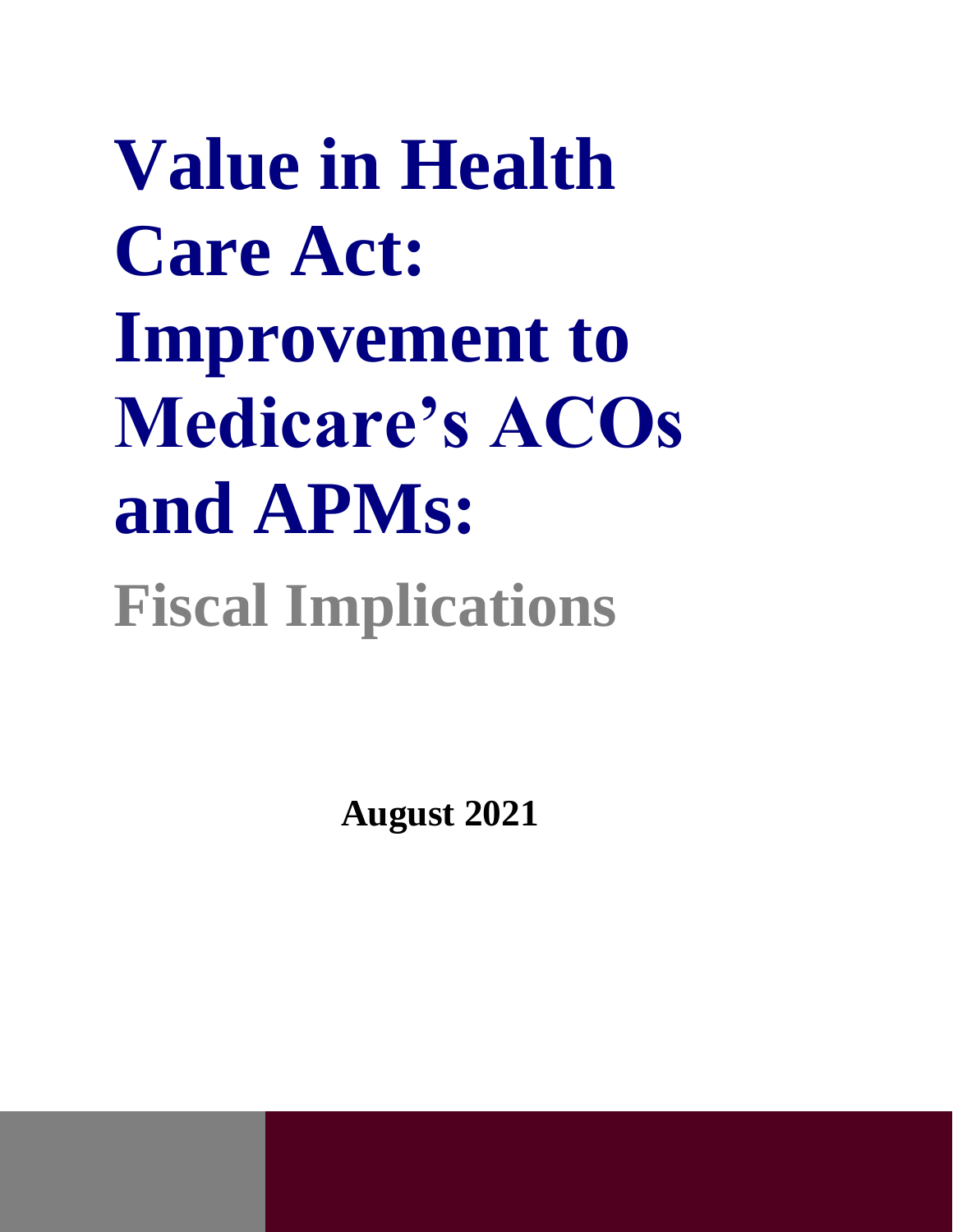# **Value in Health Care Act: Fiscal Implications**

Over the last several years, many stakeholders seeking to improve the quality of health care while reducing costs and improving health outcomes have focused on the role of Accountable Care Organizations (ACOs) and Alternative Payment Models (APMs). The Affordable Care Act of 2010 (ACA) created a Medicare Shared Savings Program (MSSP) that built on ACO models that had previously been the subject of Medicare demonstration programs and the Centers for Medicare and Medicaid Services (CMS) has implemented a variety of other ACO models as part of its Innovation Center.

Over this period, various stakeholders have raised concerns about the impact of CMS decisions on the willingness of providers to join and maintain membership in various ACO models. As a result, some have pursued legislation that would require changes to various CMS decisions that some stakeholders believe have chilled participation in ACOs.

The Moran Company was asked by our client the National Association of ACOs (NAACOS) to consider the budgetary implications of one such piece of legislation, the Value in Health Care Act of 2021 (H.R. 4587), known as "the Value Act." Specifically, we were asked how the Congressional Budget Office (CBO) might "score" the impact of the bill. This report presents the findings of our analysis. $<sup>1</sup>$ </sup>

#### **Highlights of Our Findings**

- Our review of CBO's score of the MSSP provisions of the ACA, along with various assessments of the savings achieved by ACOs to date, suggests that the savings that CBO envisioned as possible have not been fully realized thus far.
- The provisions of the Value Act could serve to make ACO participation more attractive to various provider groups, expanding the number of providers that join—and remain part of—ACOs in the future.
- If the Act is successful in expanding provider participation in ACOs, some of the shortfall between the current savings that have been achieved by ACOs and CBO's prior projections could be realized—providing savings that could exceed the cost of increasing shared savings payment rates and other provisions of the Act that serve to increase payments to ACOs.
- At the same time, CMS has already taken steps to close some of the gap between current and projected performance in managing care and reducing cost, reducing the pool of savings available.
- Balancing all of these factors, our net assessment is that the legislation will result in \$280 million in savings over the 2022-2031 scoring window.
- We caution, however, that to the extent that CBO believes that savings attributable to ACOs would be achieved without legislation, it could assign costs to some of the provisions of the bill that would offset these savings.

<sup>1</sup> Our analysis was completed using CBO's updated Medicare baseline from July of 2021.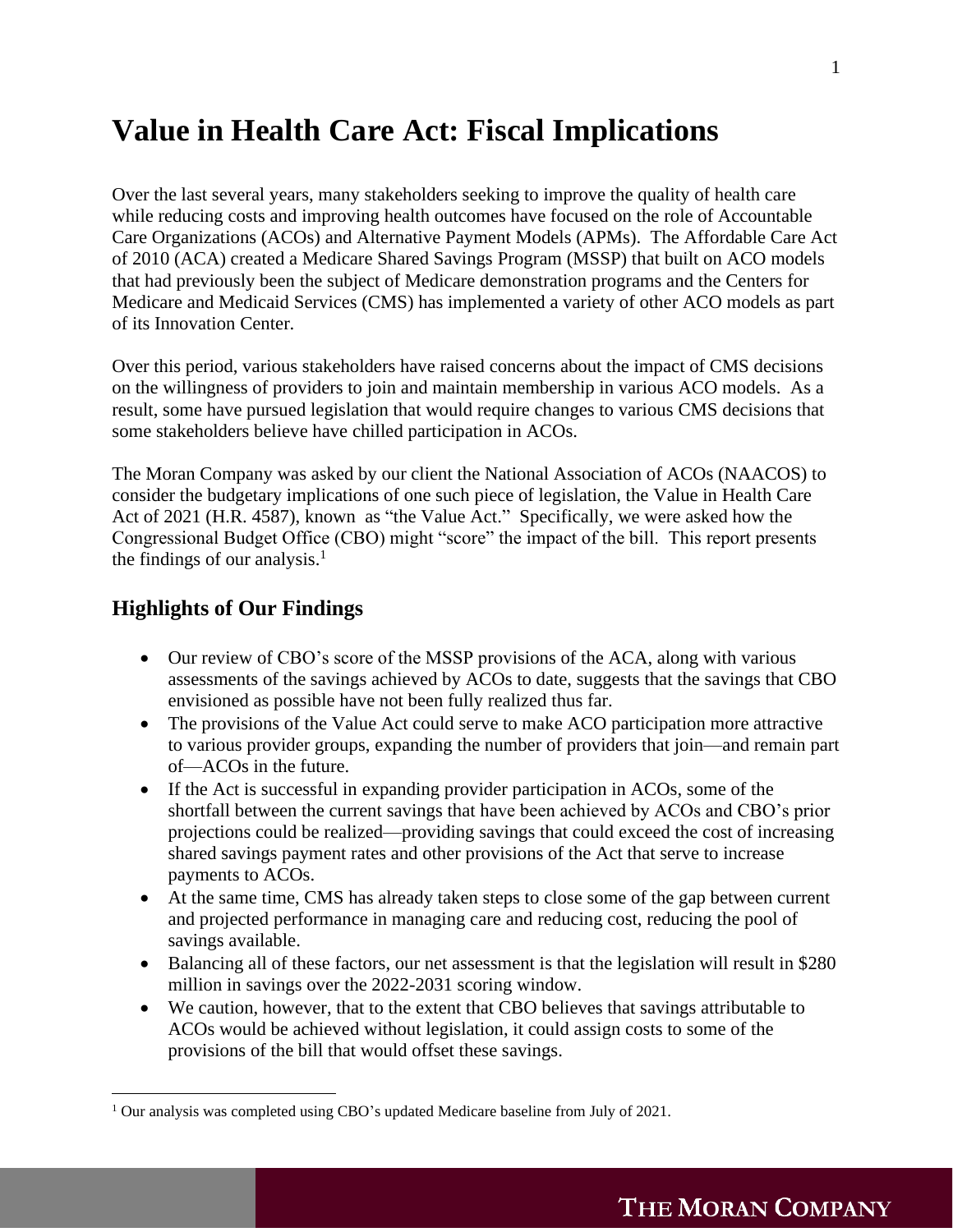### **Background on the Value Act**

Based on the legislative text we have reviewed, we understand that the bill would require a number of improvements aimed at making ACO participation more attractive. These changes include:

- **Increased Shared Savings Rates for Certain ACOs** of five to ten percentage points relative to the current rates under CMS regulations.
- **Increased Cap on Risk Adjustments.** Current CMS regulations cap potential payment adjustments at 3%. The legislation would increase the cap on positive adjustments to no less than 5%, with negative adjustments of 0% to 5%.
- **Removing Barriers to ACO Participation.** The bill would eliminate distinctions in requirements between low revenue and high revenue ACOs, applying the regulations applicable for low revenue ACOs to all ACOs—while allowing less stringent requirements to be used if the Secretary decides the is appropriate. The bill would also allow participating ACOs to avoid shared losses or two-sided risk before the ACO has participated for at least 3 years in Medicare ACO programs.
- **Making Changes to Benchmarks Used to Measure ACO Performance.** The CMS decision to include ACO beneficiaries in the calculations of regional benchmarks used to measure ACO performance could, in the view of some stakeholders, dilute the value of performance incentives for some ACOs—particularly those in rural areas.
- **Continuing Bonus Payments for Participants in Advanced Alternative Payment Models (APMs).** Under current law, participants in advanced APMs receive a 5% bonus through 2024. In 2026, participants in Advanced APMs that meet certain requirements receive annual payment updates of 0.75%. The legislation would extend the 5% bonus until payment year 2031.
- **Addressing Overlap in Value-Based Care Programs.** The legislation would also require CMS to address potential confusion about overlapping APMs and create provisions to distribute savings for overlapping programs when CMS is testing temporary programs.
- **Other changes designed to encourage participation.** The bill would also make amendments to current statutory requirements to give CMS flexibility to set phase in timelines and other thresholds in ways designed to encourage participation in ACOs and APMs.

### **Scoring Methodology & Results**

CBO's prior score of ACO legislation does not provide details on its views on the impact of particular provisions on its overall score. In our experience, CBO does not always reach independent judgements on the impact of individual provisions in legislation, but rather makes assumptions about the impact of families of policies as a whole.

In approaching the Value Act, we believe that CBO, in addition to considering the impact of additional payments under the Act, might be informed by its prior work and consider the potential pool of additional savings that would be available if the legislation was successful in

## **THE MORAN COMPANY**